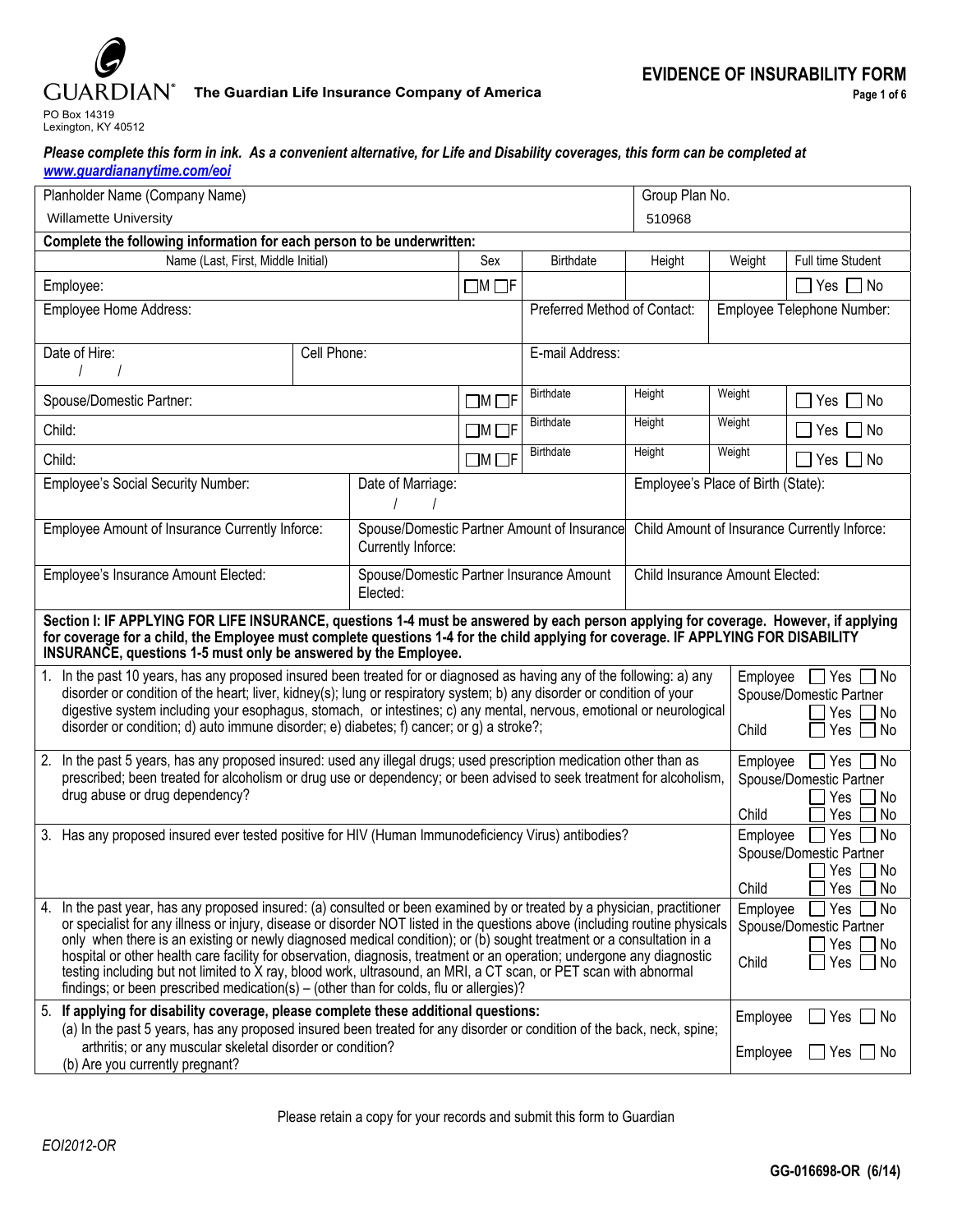# **For each "yes" answer to question 1 through 5 give details below. (Continue on reverse side if additional space is needed.)** Question # Name Test, Injury, Illness, Disease, Operation or Complication Date of Full Details (including Doctors' Names Onset / Recovery | and Addresses)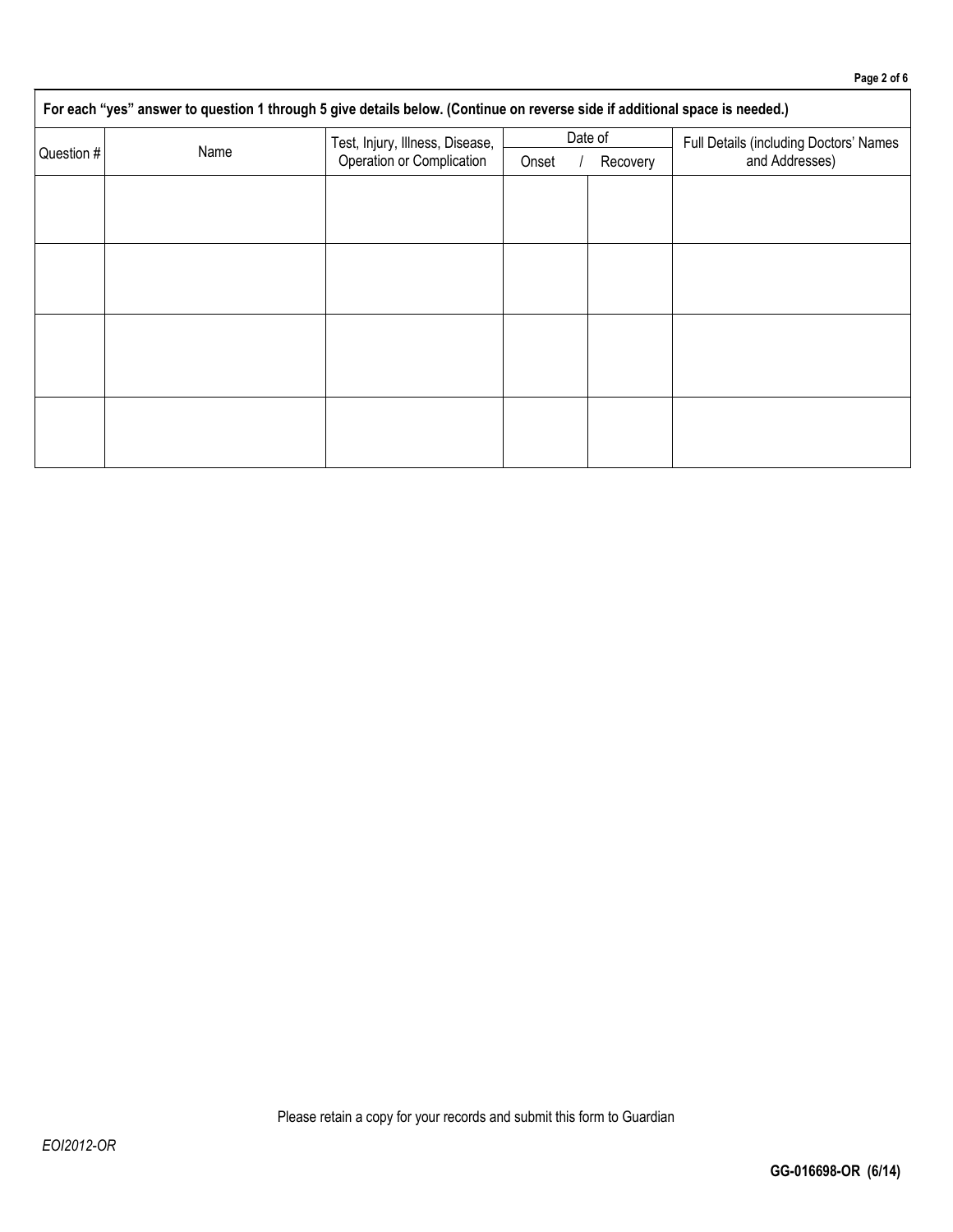## Representations of the Proposed Insured(s) and Authorization **Please read and sign below.**

#### **Part I. Representations of the Proposed Insured**

**Those parties who sign below** hereby represent that the statements and answers to the question(s) are, to the best of the knowledge and belief of the party signing below, full, complete, true and correctly recorded. Those parties who sign below understand that they will form the basis of any coverage under the Group Plan for which Evidence of Insurability is required. When used in this Part I, "I" refers to the person applying for insurance signing below.

Also, it is mutually understood and agreed that (1) the Company reserves the right to request, at its expense (except in the case of a late entrant, it is not at the Company's expense), that any proposed insured be examined by an accredited medical examiner selected by the Company; (2) no Group Insurance will be binding or in force until satisfactory evidence of insurability is submitted, approved by the Company and the required premiums are received by the Company; and: (a) I am actively at work on a full-time basis (as defined in the Group Plan) for full pay on the date my Group Insurance becomes effective; otherwise, (b) I become insured on the date I do return to work and satisfy a waiting period (as defined in the Group Plan) of full-time service; (3) coverage for my dependents will not take effect if a dependent other than a newborn is: (a) confined to the hospital or other health care facility; or (b) is unable to perform the normal activities of someone of like age and sex; (4) no person, except the President, a Vice President or a Secretary of the Company, has authority to: (a) determine whether any contract(s) of insurance shall be issued on the basis of the application; (b) waive or modify any of the provisions of the application or any of the Company's requirements; (c) bind the Company by any statement or promise pertaining to any insurance contract(s) issued or to be issued on the basis of the application; or (d) accept any information or representation not contained in the written application; (5) the employer is hereby named the Proposed Insured's representative for the purpose of receiving premiums and remitting them to the Company. In the event the Company receives premiums in excess of the appropriate amount for the coverage provided, the Company will only be liable for the overpaid premiums plus applicable interest.

Any misrepresentation or omission, if found to be material, may adversely affect acceptance of the risk, claims payment or may lead to rescission of any coverage issued based on this Evidence of Insurability Form.

#### **Part II. Authorization to Obtain Information (Medical Records and other information)**

**I authorize** my physician, medical practitioner, hospital, clinic, other health facility, practitioner, mental health professional, pharmacy or pharmacy benefit manager, laboratory, the MIB, Inc., insurance or reinsurance company, group policyholder, benefit plan administrator, employer, other organization, institution or person that has any records or knowledge of the Proposed Insured or his/her health, business associate, other person or organization to release any and all medical and non-medical information in its possession about me, to The Guardian Life Insurance Company of America or its legal representatives. Medical information means all information in the possession of or derived from providers of health care regarding the medical history, pharmaceutical history, and all past and present physical, mental, drug and alcohol condition, or treatment of me. Non-medical information includes employment history, job duties, and any wage or earnings information. I understand that the information released could contain reference to or results of HIV Antibody (AIDS) testing, and may relate to the symptoms, evaluation, diagnosis, examination, treatment or prognosis of any mental or physical condition, including psychiatric, and psychological conditions, and drug or alcohol abuse.

**I understand** that Guardian will use the information obtained by this authorization to determine eligibility for insurance or eligibility for benefits under an existing plan. I further understand that if I refuse to sign this authorization, the Company may not be able to process my application, or pay a claim in the case of coverage which is already in force. Guardian will not release any information obtained to any person or organization except to reinsurance companies, the MIB, Inc., or other persons or organizations performing business or legal services in connection with my application, claim or as may be lawfully permitted or required, or as I may fully authorize. I understand that any information disclosed pursuant to this Authorization may be subject to re-disclosure by the recipient and may no longer be protected by federal regulations governing privacy (such as the HIPAA Privacy Rule).

**By my signature below, I authorize** the Company or its legal representatives to make a brief report of my personal health information to the MIB, Inc.

**I know** that I may revoke this authorization in writing, at any time, by sending a written request for revocation to the Guardian Corporate Secretary at 7 Hanover Square, New York, NY 10004-2616. I understand that a revocation is not effective to the extent that the Company and/or any of the entities listed above has already relied on this authorization, or to the extent that the Company has a legal right to contest a claim under an insurance policy or to contest the policy itself.

**I know** that I may request and receive a copy of this authorization.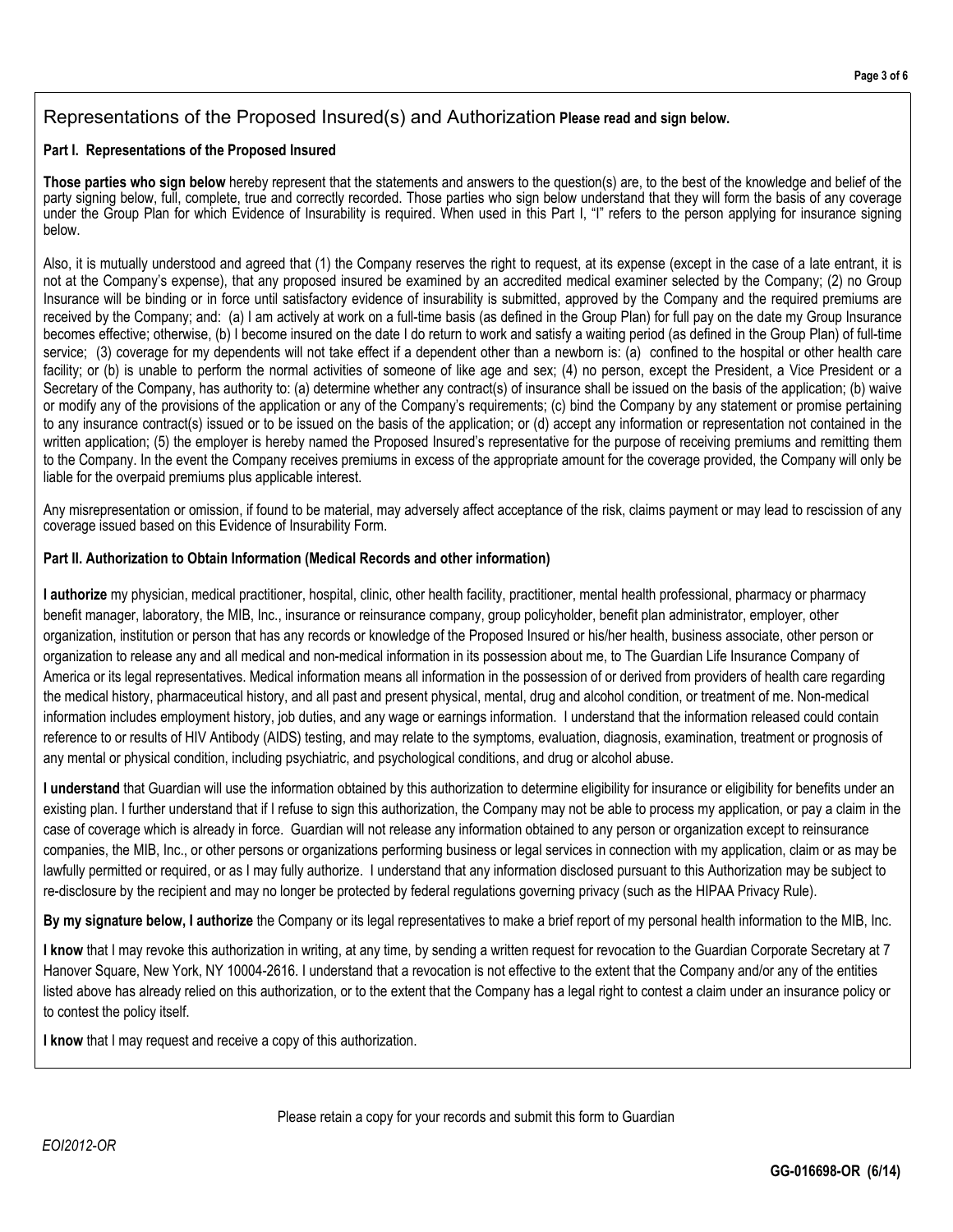**I agree** that a photocopy of this authorization will be as valid as the original. I agree that this authorization will be valid for two and one half years from the date shown below.

Any person who with intent to defraud any insurance company or other person files an application for insurance or statements of claim containing any materially, false information, or conceals for purpose of misleading information concerning any fact material hereto, may be guilty of a fraudulent insurance act, which may be a crime, and may also be subject to civil penalties, or denial of insurance benefits.

**The state in which you reside may have a specific state fraud warning. Please refer to the Fraud Warning Statements page below.** 

**The laws of New York require the following statement appear: Any person who knowingly and with intent to defraud any insurance company or other person files an application for insurance or statement of claim containing any materially false information, or conceals for the purpose of misleading, information concerning any fact material thereto, commits a fraudulent insurance act, which is a crime, and shall also be subject to a civil penalty not to exceed five thousand dollars and the stated value of the claim for each such violation. (Does not apply to Life Insurance.)** 

#### **By my signature below,**

- 1. I agree with all of the terms, conditions, statements, and representations stated above in Part I. Representations of the Proposed Insured; and
- 2. I agree and consent to the Company obtaining and disclosing the information as stated above in Part II. Authorization to Obtain Information (Medical Records and Other Information) and with all other terms and conditions stated therein.

Signature of Employee Date

\_\_\_\_\_\_\_\_\_\_\_\_\_\_\_\_\_\_\_\_\_\_\_\_\_\_\_\_\_\_\_\_\_\_\_\_\_\_\_\_\_\_\_\_\_\_\_\_\_\_\_\_\_\_\_ \_\_\_\_\_\_\_\_\_\_\_\_\_\_\_\_\_

Signature of Spouse/Domestic Partner Date

\_\_\_\_\_\_\_\_\_\_\_\_\_\_\_\_\_\_\_\_\_\_\_\_\_\_\_\_\_\_\_\_\_\_\_\_\_\_\_\_\_\_\_\_\_\_\_\_\_\_\_\_\_\_\_ \_\_\_\_\_\_\_\_\_\_\_\_\_\_\_\_\_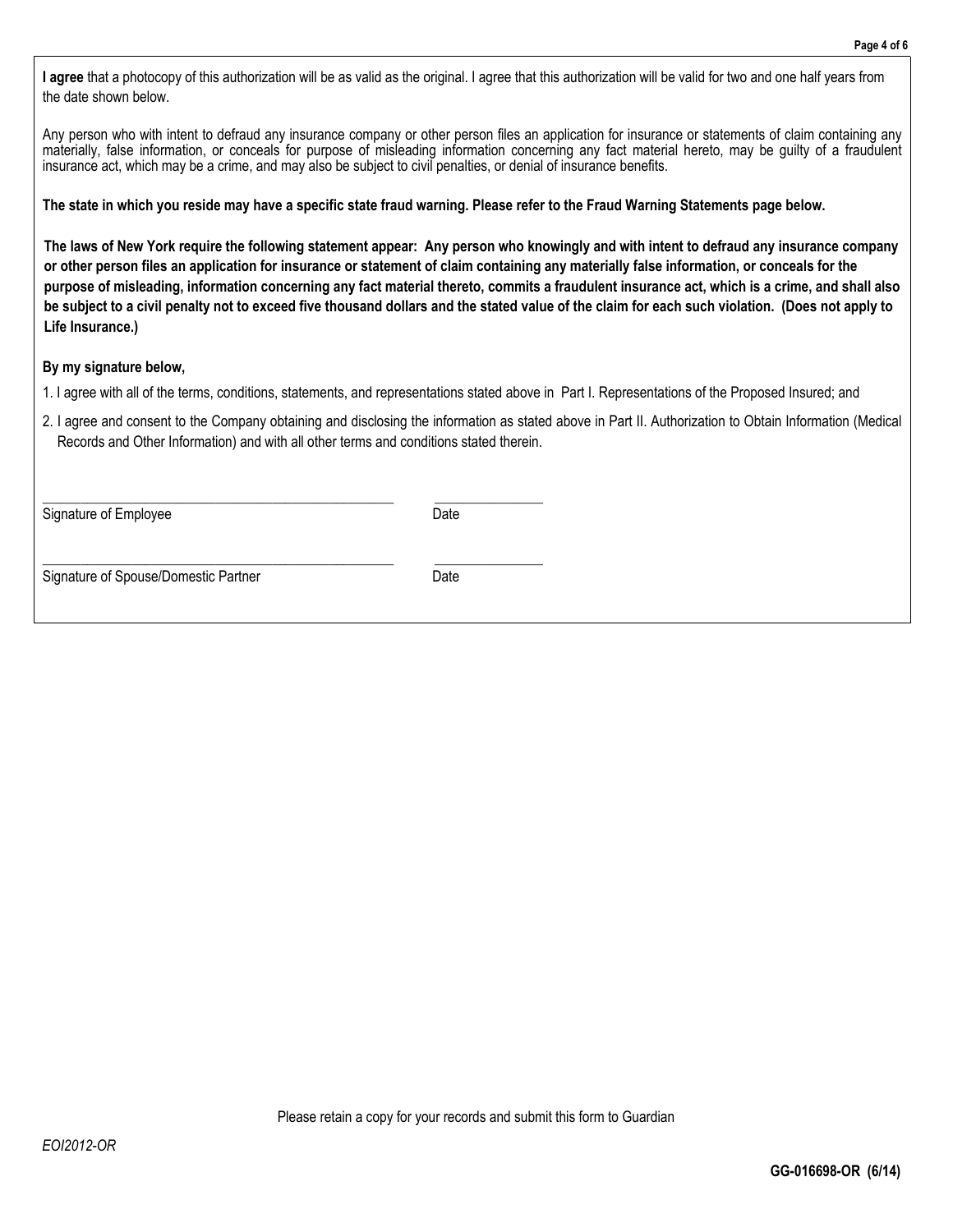#### **Insurance Information Practices Please read and detach for your records**

Thank you for choosing The Guardian Life Insurance Company of America ("Guardian"). This notice is given to you at the time you apply for life or disability insurance to tell you about the kinds of information we may obtain in connection with your application. We will treat all personal information about you as confidential, except as authorized by you, or as required by law. You have a right of access and correction with respect to this information. If you wish a more detailed explanation of our information practices, please send your written request to: The Privacy Office, The Guardian Life Insurance Company of America, 7 Hanover Square, New York, NY 10004-4025.

**MIB, Inc. Pre-Notice:** Information regarding your insurability will be treated as confidential. Guardian, or its reinsurers may, however, make a brief report thereon to MIB, Inc., a not-for-profit membership organization of insurance companies, which operates an information exchange on behalf of its Members. If you apply to another MIB, Inc. member company for life, health or disability insurance coverage, or a claim for benefits is submitted to such a company, MIB, Inc., upon request, will supply such company with the information about you in its file.

Upon receipt of a request from you, MIB, Inc. will arrange disclosure of any information it may have in your file. Please contact MIB, Inc., at 866 692- 6901 (TTY 866 346-3642). If you question the accuracy of the information in your MIB, Inc. file, you may contact MIB, Inc., and seek a correction in accordance with the procedures set forth in the federal Fair Credit Reporting Act. The address of MIB, Inc., information office is 50 Braintree Hill Park, Suite 400, Braintree MA 02184-8734.

Guardian, or its reinsurers, may also release information in its file to other insurance companies to whom you may apply for life, health, or disability insurance, or to whom a claim for benefits may be submitted.

**Medical Records:** We may request information from health care providers or others who have records of your medical history, mental or physical condition, or treatment. Only qualified members of Guardian's staff will have access to your medical file to evaluate your eligibility for insurance or to service your claim for benefits under a policy. Your authorization will govern our request for information and any later disclosure of that information.